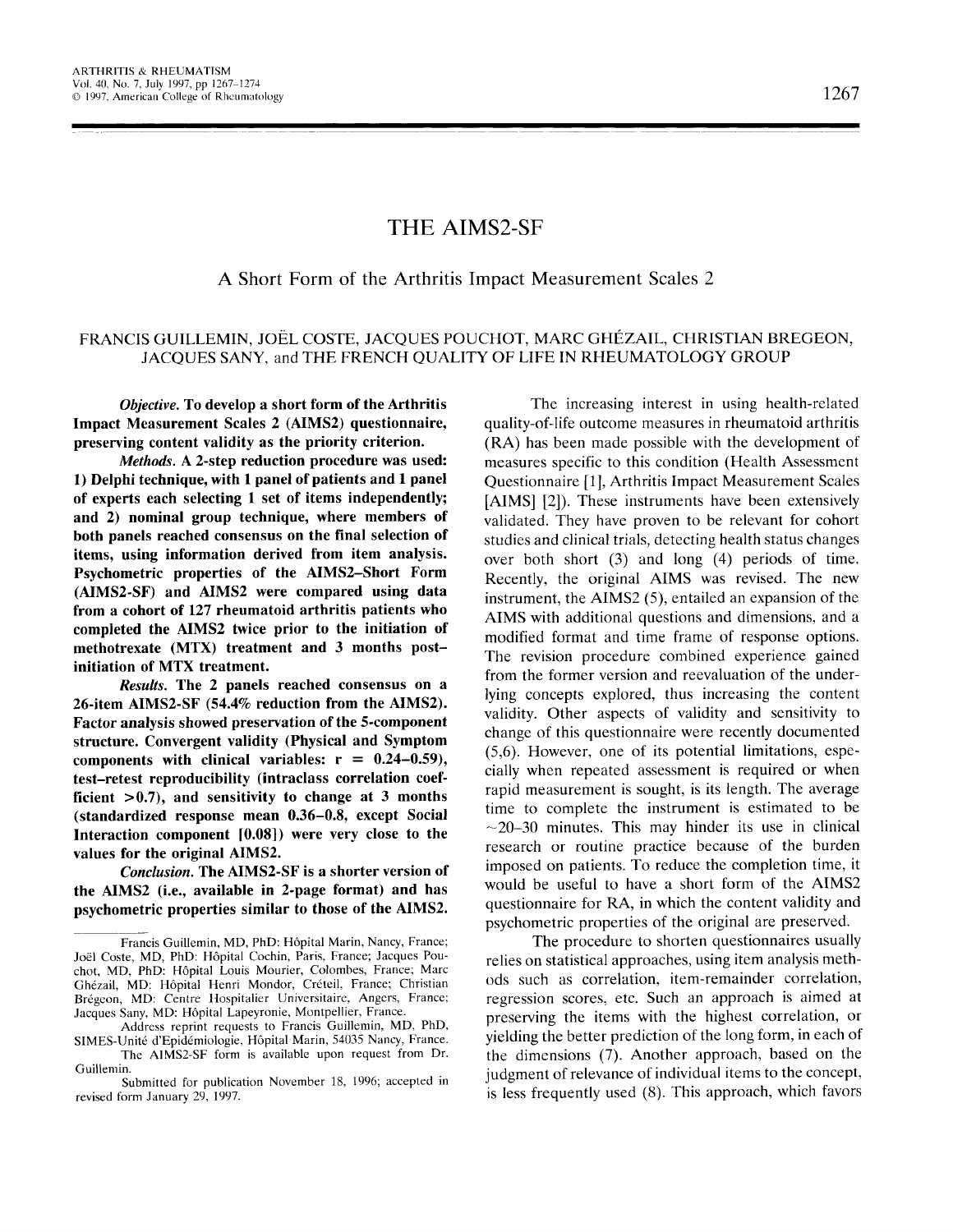the preservation of content validity, is closer to the methodology used to generate items when constructing a new questionnaire (9). The procedure consists of selection of the minimal number of relevant items among a broader list of items pertaining to the concepts being explored, in order to cover the area of interest without measurement overlap.

In the absence of a gold standard measure of the concept being explored, i.e., health-related quality of life in RA, the questionnaire reduction process must put much emphasis on the judgment of how close the new questionnaire should be to the concept explored (10). The goal of the present study was to shorten the **AIMS2**  while preserving its content validity, and to maintain equivalent properties of validity, reliability, and sensitivity to change for RA. Statistical techniques were used to supplement the clinical approach and to document the validity of items retained in the final short-form version.

#### **PATIENTS AND METHODS**

**Population sample.** Data were obtained from a cohort study of 127 RA patients who met the American College of Rheumatology (ACR; formerly, the American Rheumatism Association) criteria for RA (11) and were starting therapy with low-dose methotrexate (MTX) (6). All patients who had a clinical indication for such treatment were included. The first visit for this study was 10 days before MTX was started (day O), the second was at the initiation of MTX (day  $10$ ), and there was a followup visit at *3* months (day 90). At each visit, the following variables were recorded: tender and swollen joint counts according to the definitions of the ACR Glossary Committee (12), and duration of morning stiffness. Patients completed an AIMS2 questionnaire (long form) at each visit. Data from this cohort were used to document the properties of each item of the original questionnaire, and to assess the psychometric properties of the short form resulting from the reduction process.

**Original questionnaire.** The AIMS2 is a self-report health status questionnaire with 57 core items organized in 12 scales (dimensions), further aggregated into 5 components, i.e., Physical (mobility level, walking and bending, hand and finger function, arm function, self-care, household tasks), Symptom (arthritis pain), Role (work), Social Interaction (social activities, support from family and friends), and Affect (level of tension, mood). Each item measurement is on a 5-point Likert scale from 0 to 4. In each dimension and component, item values are summed and the scores are normalized so as to range from 0 (perfect health) to 10 (worst health) (5). A French version of this questionnaire has been developed and shown to be equivalent in validity and reliability to its American version. Its sensitivity to change has been documented (6).

**Study design.** Two panels were formed to select items to be kept in the short form. A panel of experts included 19 rheumatologists, rehabilitation specialists, and methodologists from the French Quality of Life in Rheumatology Group.\* A panel of patients included 12 RA patients (members of a self-help group) who volunteered to participate in the study. In a first step, a selection of items was made independently by each panel, using a Delphi technique (13). This technique has been developed to help groups reach agreement on complex decisions. Members of each panel were asked individually to provide a written selection of the items they considered to be most relevant to each concept or construct explored by the 5 components in the long-form questionnaire. Their opinion about each item could be rated as "must be absolutely kept," "should be kept preferably," or "could be discarded." The overall panel responses indicating the proportion of members in favor of preserving each individual item were provided to all members of the panel. With these results in hand, each member had to restate his or her own written opinion individually. This procedure was iterated until no significant improvement toward an agreement was reached. No communication between members in a panel, or between panels, was allowed. The process ended with 2 independent sets of items issued by each panel.

In a second step, a nominal group process was used to reach final consensus. This consisted of a structured discussion among all members of the 2 panels, which took place until consensus on which items to retain, from the perspective both of RA patients and of health professionals, was reached. This discussion also took into account the results of item analysis (see below). The objective was to preserve the original 5-component structure in the final questionnaire.

**Item selection.** During the second step of the reduction procedure, information on psychometric properties of individual items was taken into account by the nominal group. *An*  order of priority was set for item selection at the start of the procedure, favoring content validity first, reproducibility second, and sensitivity to change last. Content validity was assessed by experts and patients (see above). Reproducibility was evaluated by intraclass correlation coefficients (ICC) derived from a 2-way analysis of variance (ANOVA) in a random-effect model obtained from a test-retest procedure (day 0-day 10). Sensitivity to change was assessed by computation of standardized response means (SRM) at 3 months. SRM is the mean change in score divided by the standard deviation of the change in score (14). This information was available for each item of the original long form and was used as an aid in selecting the items to be kept in the short form when panel members could not reach consensus based on content analysis alone.

**Psychometric properties of the short form.** The psychometric properties obtained for the short form of the AIMS2 (AIMS2-SF) were assessed in several respects. Construct validity was explored through principal-component analysis, with the hypothesis that the 5 components of the original instrument would be preserved. Factors were retained if their eigenvalue (a statistical measure of their power to explain variation between patients) exceeded 1.2. Varimax orthogonal

<sup>\*</sup> Members of the French Quality of Life in Rheumatology Group: B Avouac, D Barbazanges, I Bono, C Brégeon, C Cohen, J Coste, RL Dreiser, R Dropsy, D Dumont, M Ghézail, F Guillemin, C Hanotin, JM Joubert, JP Larbre, M Marty, J Pouchot, S Rozenberg, J Sany, A Thévenon.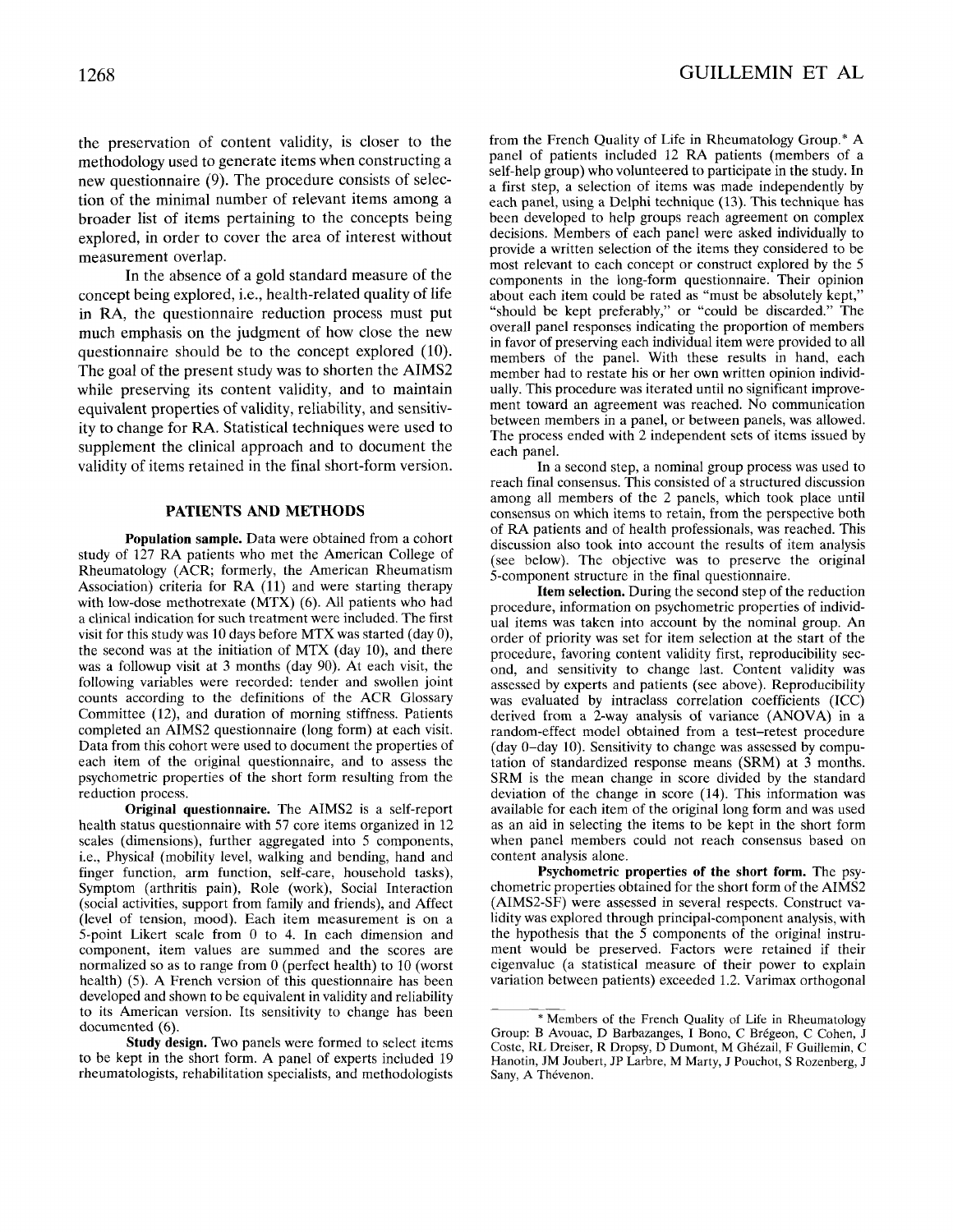rotation was used to identify items with loadings  $>0.4$  on each factor. Internal consistency was calculated in each component using Cronbach's alpha coefficient (15). Convergent validity of the Physical and Symptom components was assessed by Pearson's correlation coefficients with the number of swollen and tender joints, using a multitrait method. Reproducibility (testretest reliability) was tested using the ICC derived from a 2-way **ANOVA,** in a random-effect model. Sensitivity to change was assessed by the SRM after 3 months of MTX therapy. **All** of these psychometric properties were expected to be similar to those of the long form (6). **All** calculations were performed using BMDP software (16).

# **RESULTS**

At the first step of the reduction process, using the Delphi technique in each group independently, expert and patient panels did not reach similar item selection. In the expert panel, 29 of the 57 items of the core questionnaire were rated by the majority of experts "must be absolutely kept," 23 items "could be discarded," and 4 items "should be preferably kept"; the remaining item (no. 43), asking to describe the type of role activity, was maintained in the final version without consideration in the content analysis. In the patient panel, 40 items were rated by the majority of patients "must be absolutely kept," 5 items "could be discarded," and 11 items "should be preferably kept." The number of items agreed on for selection or rejection was 49 and 47 at the first round of the Delphi technique in the expert and patient panels, respectively, and 45 and 52 at the second round. Since no further significant improvement in agreement was expected, no additional round was conducted in either panel. A synthesis of these group decisions showed a concordance between panels for rejection of 5 items and retention of 23 items, and a discordance regarding 28 items (Table 1).

At the second step of the reduction procedure, using a nominal group method in which patients and experts met together, the final decision was to keep 26 items. This decision excluded 9 items that both panels had agreed should be kept after the first step (39.1%), 17 items for which there was discordance between the panels (60.7%), and 4 items that both panels agreed should be rejected (80%). The nominal group choices relied mainly on item content analysis (Table 1). Although item statistical properties, i.e., reproducibility by ICC and sensitivity to change by SRM, were available to participants during the session, they were not used by the group as a basis to make decisions. The median ICC was 0.66 (range 0.48-0.90) for items kept in the AIMS2-SF and  $0.64$  (range  $0.34-0.88$ ) for items rejected. The median absolute SRM value was 0.28 (range  $0.18-0.73$ ) for items kept in the AIMS2-SF and  $0.27$ (range 0.01-0.60) for items rejected.

Item content was balanced in terms of choice of items within each component under consideration. In the AIMS2-SF, the number of core items selected from the original dimensions was as follows: 3 (of 5) items from walking and bending, 3 (of *5)* items from hand and finger function, 3 (of 5) items from arthritis pain, 3 (of *5)*  items from social activities, 3 (of 5) items from mood, 2 (of 5) items from mobility,  $2($  (of 5) items from arm function, 2 (of 4) items from self-care, 2 (of *5)* items from level of tension, 2 (of 4) items from work, 1 (of 4) items from support from family and friends, and 0 (of 4) items from household tasks. Thus, the selection of items in each of the 5 components was as follows: 12 items  $(42.8\%)$  in the Physical component, 4 items  $(44.4\%)$  in the Social lnteraction component, 3 items (60%) in the Symptom component, 5 items (50%) in the Affect component, and 2 items (50%) in the Role component. The overall reduction rate from the long to the short form was 54.4%. Time frame being addressed, response format for each item, and the scoring method with normalization from 0 (perfect health status) to 10 (worst health status) were kept identical to the original questionnaire.

Scores on the AlMS2-SF were very close to those on the long form (Table 2). Departures from the original scores were higher in the Social Interaction component  $(+11.5%)$  and slightly lower in the Symptom  $(-7.8%)$ and Affect  $(-3.9\%)$  components. The principalcomponent analysis, performed after excluding the 2 items of the Role component (because  $\sim$ 50% of the patients were unemployed), identified *5* factors explaining 57.2% of the cumulated variance, namely, upper limb function, lower limb function, and the Affect, Pain, and Social components, with 8, 6, 4, 3, and 3 items, respectively (Table 3). Two items originally included in the self-care dimension, involving upper and lower limbs, loaded equally on upper and lower limb function factors. This factorial structure was close to the 5 components conceptualized in the long form, with the Physical component divided into 2 parts, the Role component being excluded from this factor analysis.

Internal consistency was high in all components of the AIMS2-SF except the Social Interaction component (Table 4). Convergent validity showed similar correlation coefficients to those found using the long form (Table 5). Reproducibility was also very similar to that of the original form, ranging from 0.76 in the Social Interaction component to 0.8 in the Physical component (Table 6). The 3-month sensitivity to change of the short form proved also to be very close to that of the long form (Table 7). Mean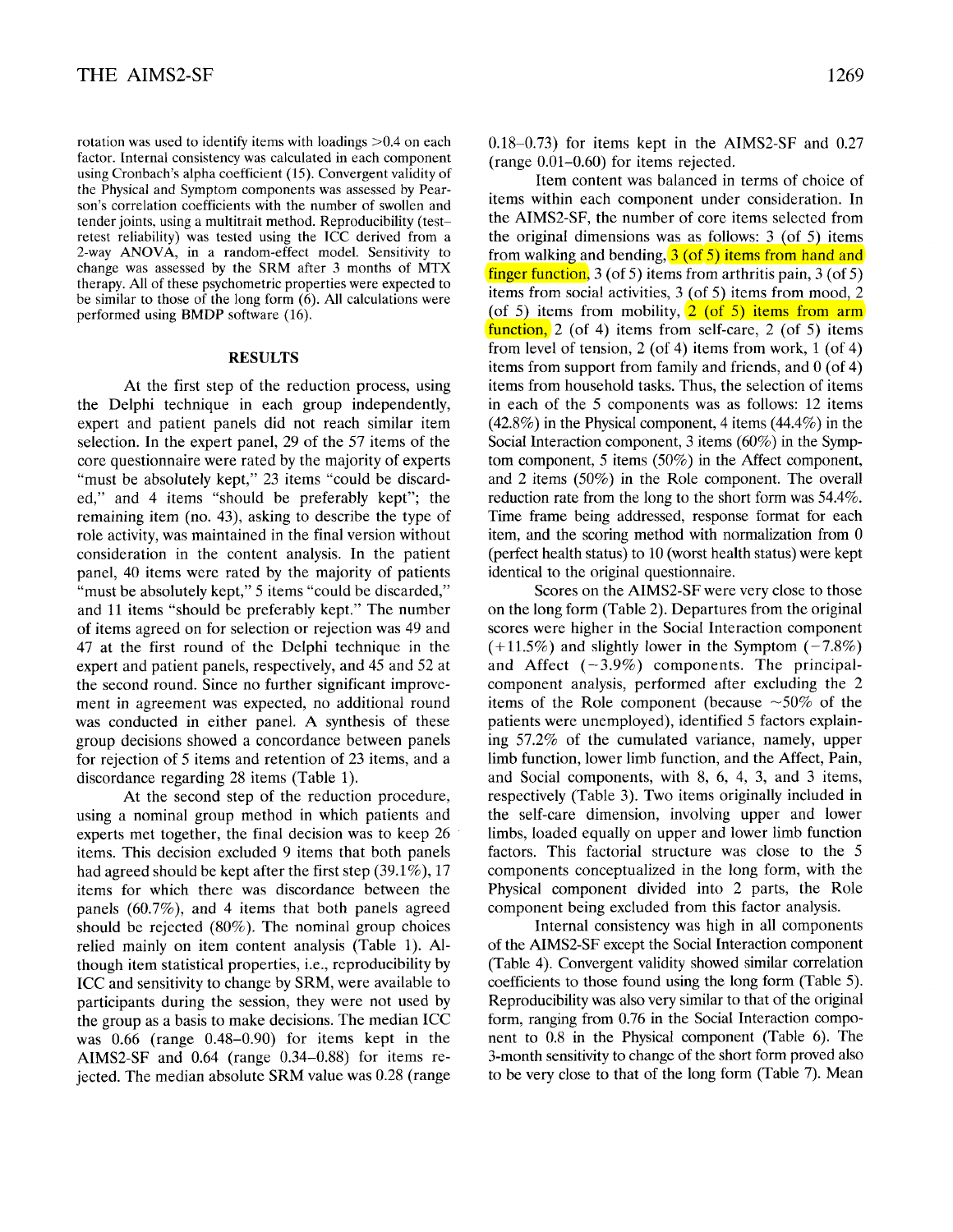| Table 1. Final decision on items kept in the AIMS2-SF by the nominal group, using independent decisions by expert and patient panels (Delphi |  |  |  |
|----------------------------------------------------------------------------------------------------------------------------------------------|--|--|--|
| technique), and item statistical analysis <sup>*</sup>                                                                                       |  |  |  |

|          |                                                                    |                              | Decisions by each panel using Delphi technique† |                               |                          | Item analysis            |                    |                   |
|----------|--------------------------------------------------------------------|------------------------------|-------------------------------------------------|-------------------------------|--------------------------|--------------------------|--------------------|-------------------|
|          |                                                                    |                              | Discordant                                      |                               | Concordant               |                          | Sensitivity        |                   |
|          | Component, item                                                    | Item kept by<br>expert panel | Item kept by<br>patient panel                   | Item<br>kept                  | Item<br>rejected         | Reproducibility<br>(ICC) | to change<br>(SRM) | Final<br>decision |
| Physical |                                                                    |                              |                                                 |                               |                          |                          |                    |                   |
|          | 1. Drive a car or use public                                       |                              |                                                 | X                             |                          | 0.76                     | 0.21               | Kept              |
|          | transportation                                                     |                              |                                                 |                               |                          |                          |                    |                   |
|          | 2. Out of the house for at least part of                           |                              |                                                 | $\mathbf X$                   | $\overline{a}$           | 0.72                     | 0.28               | Rejected          |
|          | the day                                                            |                              |                                                 |                               |                          |                          |                    | Rejected          |
|          | 3. Do errands in the neighborhood                                  |                              | X<br>ш.                                         | $\overline{\phantom{0}}$<br>X | $\overline{\phantom{a}}$ | 0.72<br>0.57             | 0.43<br>0.02       | Rejected          |
|          | 4. Have someone to assist you to get<br>around outside your home   |                              |                                                 |                               |                          |                          |                    |                   |
|          | 5. In a bed or a chair for most or all of                          | X                            |                                                 |                               |                          | 0.65                     | 0.43               | Kept              |
|          | the day                                                            |                              |                                                 |                               |                          |                          |                    |                   |
|          | 6. Trouble doing vigorous activities                               |                              |                                                 | X                             |                          | 0.51                     | 0.41               | Kept              |
|          | 7. Trouble walking several blocks or                               |                              | $\bf{X}$                                        | $\overline{\phantom{a}}$      | $\overline{\phantom{0}}$ | 0.59                     | 0.34               | Kept              |
|          | climbing a few flights of stairs                                   |                              |                                                 |                               |                          |                          |                    |                   |
|          | 8. Trouble bending, lifting, or stooping                           |                              | X                                               |                               |                          | 0.68                     | 0.31               | Rejected          |
|          | 9. Trouble walking one block or                                    | $\mathbf X$                  | $\sim$                                          | $\overline{\phantom{0}}$      | $\sim$                   | 0.66                     | 0.39               | Rejected          |
|          | climbing a flight of stairs                                        |                              |                                                 |                               |                          |                          |                    |                   |
|          | 10. Unable to walk unless assisted                                 |                              |                                                 | X                             | $\sim$                   | 0.90                     | 0.26               | Kept              |
|          | 11. Write with a pen or pencil                                     |                              | $\sim$                                          | X<br>$\mathbf X$              | $\overline{\phantom{a}}$ | 0.48                     | 0.24               | Kept              |
|          | 12. Button a shirt or blouse                                       |                              |                                                 |                               | $\overline{\phantom{a}}$ | 0.62                     | 0.26               | Kept              |
|          | 13. Turn a key in a lock                                           |                              | X                                               | $\overline{\phantom{a}}$      | $\overline{\phantom{a}}$ | 0.55                     | 0.28               | Kept              |
|          | 14. Tie a knot or a bow                                            |                              |                                                 | $\overline{\phantom{0}}$      | X                        | 0.64                     | 0.23               | Rejected          |
|          | 15. Open a new jar of food                                         |                              | $\bf{X}$                                        | $\overline{a}$                | $\qquad \qquad -$        | 0.66                     | 0.32               | Rejected          |
|          | 16. Wipe your mouth with a napkin                                  |                              | $\overline{\phantom{0}}$                        | $\overline{\phantom{a}}$      | X                        | 0.35                     | 0.27               | Rejected          |
|          | 17. Put on a pullover sweater                                      |                              | $\overline{\phantom{0}}$                        | $\mathbf X$                   | $\overline{\phantom{a}}$ | 0.57                     | 0.54               | Rejected          |
|          | 18. Comb or brush your hair                                        |                              | $\overline{\phantom{a}}$                        | $\mathbf X$                   | ÷                        | 0.63                     | 0.44               | Kept              |
|          | 19. Scratch your low back with your hand                           |                              | X                                               | $\overline{\phantom{0}}$      | $\overline{\phantom{0}}$ | 0.57                     | 0.20               | Rejected          |
|          | 20. Reach shelves that were above your                             |                              | X                                               | u.                            | $\overline{\phantom{0}}$ | 0.62                     | 0.52               | Kept              |
|          | head                                                               |                              |                                                 |                               |                          |                          |                    |                   |
|          | 21. Need help to take a bath or shower                             | X                            | $\overline{\phantom{a}}$                        | $\qquad \qquad -$             | ÷                        | 0.84                     | 0.27               | Rejected          |
|          | 22. Need help to get dressed                                       | $\overline{\phantom{a}}$     | $\overline{\phantom{a}}$                        | $\mathbf X$                   | .<br>Vite                | 0.77                     | 0.46               | Kept              |
|          | 23. Need help to use the toilet                                    |                              | $\frac{1}{2}$                                   | $\mathbf X$                   | ÷                        | 0.80                     | 0.07               | Rejected          |
|          | 24. Need help to get in or out of bed                              |                              | $\qquad \qquad -$                               | X                             | $\overline{a}$           | 0.76                     | 0.14               | Kept              |
|          | 25. Go shopping for groceries without                              | $\overline{\phantom{0}}$     | X                                               | $\overline{\phantom{0}}$      | ÷.                       | 0.64                     | 0.40               | Rejected          |
|          | help                                                               |                              |                                                 |                               |                          |                          |                    |                   |
|          | 26. Prepare your own meals without help                            | Х                            |                                                 | $\qquad \qquad -$             |                          | 0.64                     | 0.24               | Rejected          |
|          | 27. Do your own housework without help                             | -                            | $\overline{a}$                                  | X                             | $\overline{\phantom{0}}$ | 0.51                     | 0.49               | Rejected          |
|          | 28. Do your own laundry without help                               | ÷,                           | <u></u>                                         | ÷,                            | X                        | 0.59                     | 0.36               | Rejected          |
|          | Social Interaction                                                 |                              |                                                 |                               |                          |                          |                    |                   |
|          | 29. Get together with friends or relatives                         | Х                            |                                                 |                               |                          | 0.56                     | 0.24               | Kept              |
|          | 30. Have friends or relatives over to your<br>home                 | $\overline{\phantom{0}}$     | $\boldsymbol{\mathsf{X}}$                       | u.                            |                          | 0.62                     | 0.15               | Rejected          |
|          | 31. Visit friends or relatives at their home                       |                              | X                                               |                               |                          | 0.63                     | 0.33               | Rejected          |
|          | 32. On the telephone with close friends                            | X                            |                                                 |                               |                          | 0.68                     | 0.09               | Kept              |
|          | or relatives<br>33. Go to a meeting of a church, club,             |                              | X                                               |                               |                          | 0.76                     | 0.26               |                   |
|          | team or other group                                                |                              |                                                 |                               |                          |                          |                    | Kept              |
|          | 34. Family or friends would be around if<br>you needed assistance  |                              | $\qquad \qquad -$                               | X                             |                          | 0.68                     | 0.02               | Rejected          |
|          | 35. Family and friends sensitive to your                           |                              | X                                               |                               |                          | 0.68                     | 0.18               | Kept              |
|          | personal needs                                                     |                              |                                                 |                               |                          |                          |                    |                   |
|          | 36. Family and friends interested in                               |                              | X                                               |                               |                          | 0.68                     | 0.01               | Rejected          |
|          | helping you solve problems                                         |                              |                                                 |                               |                          |                          |                    |                   |
|          | 37. Family and friends understood the<br>effects of your arthritis |                              |                                                 | $\mathbf X$                   |                          | 0.69                     | 0.13               | Rejected          |

\* AIMS2-SF = Arthritis Impact Measurement Scales 2–Short Form; ICC = intraclass correlation coefficient; SRM = standardized response mean.<br>† X indicates that the item falls under the definition in the respective column hea patient panel; concordant/kept; concordant/rejected).

\$ From the French adaptation of the item originally formulated "Feel that others would be better off if you were dead" in thc **AIMS2.**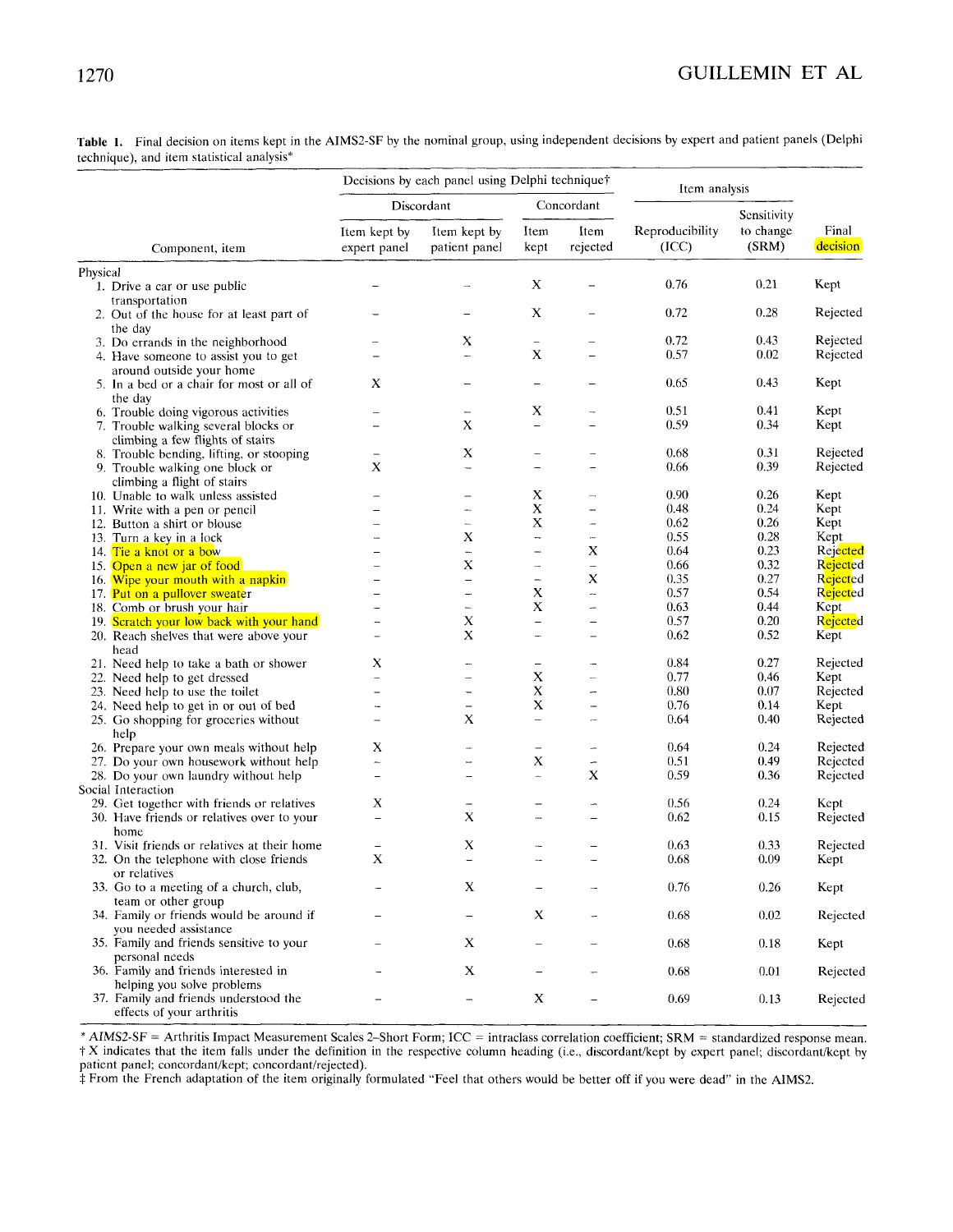#### **Table 1.** Continued

|         |                                                                             |                              | Decisions by each panel using Delphi technique† |                   |                          | Item analysis            |                                   |                   |
|---------|-----------------------------------------------------------------------------|------------------------------|-------------------------------------------------|-------------------|--------------------------|--------------------------|-----------------------------------|-------------------|
|         |                                                                             |                              | Discordant                                      |                   | Concordant               |                          |                                   |                   |
|         | Component, item                                                             | Item kept by<br>expert panel | Item kept by<br>patient panel                   | Item<br>kept      | Item<br>rejected         | Reproducibility<br>(ICC) | Sensitivity<br>to change<br>(SRM) | Final<br>decision |
| Symptom |                                                                             |                              |                                                 |                   |                          |                          |                                   |                   |
|         | 38. Describe the arthritis pain you usually<br>had                          |                              |                                                 | X                 |                          | 0.63                     | 0.58                              | Rejected          |
|         | 39. Severe pain from your arthritis                                         |                              | X                                               |                   |                          | 0.66                     | 0.61                              | Kept              |
|         | 40. Pain in two or more joints at the<br>same time                          |                              | X                                               |                   |                          | 0.61                     | 0.45                              | Rejected          |
|         | 41. Morning stiffness lasts more than one<br>hour from the time you woke up |                              | $\overline{\phantom{0}}$                        | X                 |                          | 0.79                     | 0.73                              | Kept              |
|         | 42. Pain makes it difficult for you to sleep                                |                              |                                                 | X                 |                          | 0.72                     | 0.63                              | Kept              |
| Role    |                                                                             |                              |                                                 |                   |                          |                          |                                   |                   |
|         | 44. Unable to do any paid work, home<br>work, or school work                |                              |                                                 | X                 |                          | 0.73                     | 0.23                              | Kept              |
|         | 45. Have to work a shorter day                                              |                              | X                                               |                   |                          | 0.88                     | 0.02                              | Rejected          |
|         | 46. Unable to do your work as carefully<br>and accurately as you would like |                              | X                                               |                   |                          | 0.68                     | 0.42                              | Rejected          |
|         | 47. Have to change the way your work is<br>usually done                     |                              | $\bf{X}$                                        |                   |                          | 0.83                     | 0.25                              | Kept              |
| Affect  |                                                                             |                              |                                                 |                   |                          |                          |                                   |                   |
|         | 48. Felt tense or high strung                                               |                              | X                                               |                   |                          | 0.73                     | 0.40                              | Kept              |
|         | 49. Bothered by nervousness or your<br>nerves                               |                              | $\overline{\phantom{0}}$                        | $\mathbf{X}$      |                          | 0.72                     | 0.20                              | Kept              |
|         | 50. Able to relax without difficulty                                        |                              |                                                 | X                 |                          | 0.34                     | 0.13                              | Rejected          |
|         | 51. Felt relaxed and free of tension                                        |                              | $\overline{\phantom{0}}$                        | $\sim$            | X                        | 0.34                     | 0.23                              | Rejected          |
|         | 52. Felt calm and peaceful                                                  |                              | X                                               | $\qquad \qquad -$ |                          | 0.64                     | 0.21                              | Rejected          |
|         | 53. Enjoy the things you do                                                 |                              |                                                 | X                 | $\equiv$                 | 0.56                     | 0.19                              | Kept              |
|         | 54. In low or very low spirits                                              |                              |                                                 | $\bf{X}$          | $\overline{\phantom{0}}$ | 0.65                     | 0.32                              | Kept              |
|         | 55. Feel that nothing turned out the way<br>you wanted it to                |                              | X                                               | L.                |                          | 0.62                     | 0.60                              | Rejected          |
|         | 56. Feel a burden to others#                                                | X                            |                                                 | $\sim$            | $\overline{\phantom{m}}$ | 0.79                     | 0.26                              | Kept              |
|         | 57. Feel so down in the dumps that<br>nothing could cheer you up            |                              |                                                 |                   | $\bf{X}$                 | 0.65                     | 0.33                              | Rejected          |

differences of scores over time were similarly significant, and the SRM was low in the Role component, moderate in the Affect and Social Interaction components, and high in the Physical and Symptom components.

# **DISCUSSION**

In order to address recent recommendations for shortening composite measurement scales, instruments

**Table 2.** Baseline score in each component by the short-form **(Ar**thritis Impact Measurement Scales 2-Short Form [AIMS2-SF]) and long-form (AIMS2) questionnaires

| Component          | n   | AIMS2-SF.<br>mean $\pm$ SD | AIMS2.<br>mean $\pm$ SD | Difference.<br>$\%$ |
|--------------------|-----|----------------------------|-------------------------|---------------------|
| Physical           | 127 | $3.6 \pm 1.9$              | $3.6 \pm 2.0$           | $+1.0$              |
| Symptom            | 127 | $6.7 + 2.4$                | $7.3 \pm 2.1$           | $-7.8$              |
| Affect             | 127 | $4.1 \pm 1.9$              | $4.2 \pm 1.8$           | $-3.9$              |
| Social Interaction | 127 | $4.9 + 1.3$                | $4.4 + 1.6$             | $+11.5$             |
| Role               | 78  | $4.3 \pm 3.4$              | $4.4 \pm 3.2$           | $+1.0$              |

with established validity and relevance to the context of use must be available (10). The construction of a healthrelated quality-of-life instrument usually consists of generating numerous items to explore the concepts at stake, and further selecting the most relevant items in terms of content, adequate level of measurement of the scale, and avoidance of overlap. With further reduction, there is the risk of generating an unbalanced selection of items and losing some relevance and validity. The challenge in the shortening procedure is to maintain such properties while preserving the original content.

The AIMS2 has a long development history and extensive testing, is relevant to clinical research, and has shown responsiveness in clinical trials (17) and in situations of expected health-related quality-of-life changes *(6).* The use of simple statistical correlational methods to reduce the number of items would lead to misleading results if this were the sole method for reduction: it would reinforce major statistical traits without preserv-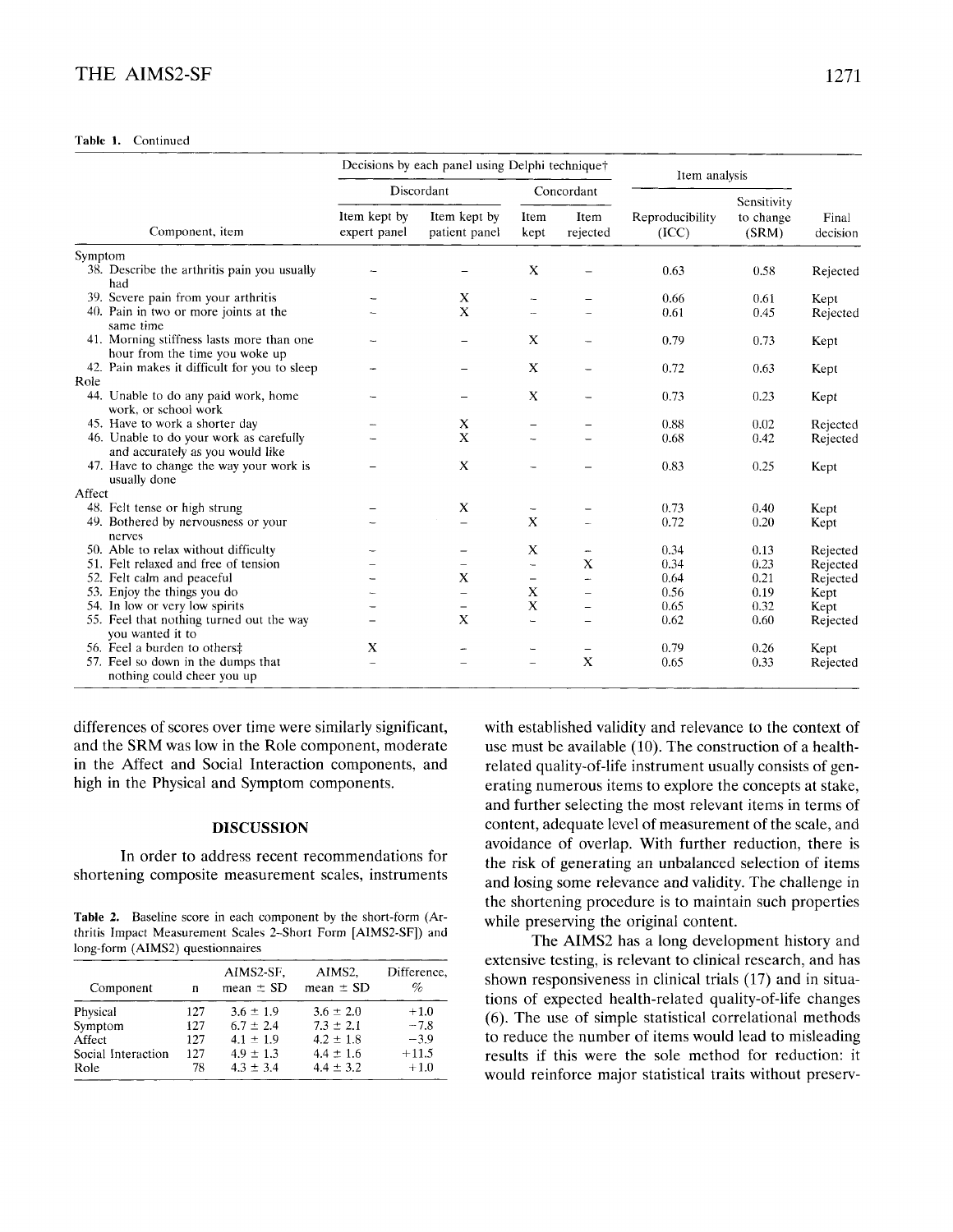|                                                                       | Factor (% variance)*                          |                                              |                              |                               |                                             |  |  |  |
|-----------------------------------------------------------------------|-----------------------------------------------|----------------------------------------------|------------------------------|-------------------------------|---------------------------------------------|--|--|--|
| Item                                                                  | Factor 1:<br>upper limb<br>function<br>(28.3) | Factor 2:<br>lower limb<br>function<br>(9.1) | Factor 3:<br>Affect<br>(8.1) | Factor 4:<br>Symptom<br>(6.2) | Factor 5:<br>Social<br>Interaction<br>(5.5) |  |  |  |
| 12. Button a shirt or blouse                                          | 0.824                                         |                                              |                              |                               |                                             |  |  |  |
| 13. Turn a key in a lock                                              | 0.812                                         |                                              |                              |                               |                                             |  |  |  |
| 11. Write with a pen or pencil                                        | 0.794                                         |                                              |                              |                               |                                             |  |  |  |
| 20. Reach shelves that were above your head                           | 0.652                                         |                                              |                              |                               |                                             |  |  |  |
| 18. Comb or brush your hair                                           | 0.558                                         |                                              |                              |                               |                                             |  |  |  |
| 1. Drive a car or use public transportation                           | 0.540                                         |                                              |                              |                               |                                             |  |  |  |
| 22. Need help to get dressed                                          | 0.531                                         | 0.472                                        |                              |                               |                                             |  |  |  |
| 6. Trouble doing vigorous activities                                  |                                               | 0.789                                        |                              |                               |                                             |  |  |  |
| 7. Trouble walking several blocks or climbing a few flights of stairs |                                               | 0.709                                        |                              |                               |                                             |  |  |  |
| 5. In a bed or a chair for most or all of the day                     |                                               | 0.520                                        |                              |                               |                                             |  |  |  |
| 10. Unable to walk unless assisted                                    |                                               | 0.473                                        |                              |                               |                                             |  |  |  |
| 24. Need help to get in or out of bed                                 | 0.413                                         | 0.401                                        |                              |                               |                                             |  |  |  |
| 35. Family and friends sensitive to your personal needs               |                                               | 0.340                                        |                              |                               |                                             |  |  |  |
| 48. Felt tense or high strung                                         |                                               | ÷                                            | 0.830                        |                               |                                             |  |  |  |
| 49. Bothered by nervousness or your nerves                            |                                               |                                              | 0.817                        |                               |                                             |  |  |  |
| 54. In low or very low spirits                                        |                                               |                                              | 0.674                        |                               |                                             |  |  |  |
| 56. Feel a burden to others                                           |                                               |                                              | 0.513                        |                               |                                             |  |  |  |
| 41. Morning stiffness lasts more than one hour                        |                                               |                                              |                              | 0.756                         |                                             |  |  |  |
| 42. Pain makes it difficult for you to sleep                          |                                               |                                              |                              | 0.742                         |                                             |  |  |  |
| 39. Severe pain from your arthritis                                   |                                               |                                              |                              | 0.727                         |                                             |  |  |  |
| 32. On the telephone with close friends or relatives                  |                                               |                                              |                              |                               | 0.804                                       |  |  |  |
| 29. Get together with friends or relatives                            |                                               |                                              |                              |                               | 0.731                                       |  |  |  |
| 53. Enjoy the things you do                                           |                                               |                                              |                              |                               | 0.420                                       |  |  |  |
| 33. Go to a meeting of a church, club, team, or other group           |                                               |                                              |                              |                               | 0.262                                       |  |  |  |

**Table 3.** Factor analysis of 24 items (excluding 2 Role-component items) of the Arthritis Impact Measurement Scales 2-Short Form

\* Total variance explained: 57.2%.

ing content validity and clinical relevance. Our primary concern of content validity led us to favor an expertbased approach for the selection of items. We used statistical item analysis only as complementary information in the process of content analysis and item selection, i.e., to assist in the choice between items of equal relevance that could not be chosen by consensus.

The contribution of 2 panels allowed us to incorporate a global judgment with input from 2 perspectives: the points of view of patients and of health care providers. These different perspectives were clearly expressed in the different numbers and types of items kept/rejected by each panel using the Delphi technique. In the second

**Table 4.**  Internal consistency of each component of the Arthritis Impact Measurement Scales 2-Short Form questionnaire

| Component          | Cronbach's alpha |
|--------------------|------------------|
| Physical           | 0.87             |
| Symptom            | 0.74             |
| Affect             | 0.75             |
| Social Interaction | 0.32             |
| Role               | 0.74             |

step of the reduction process, pressure was put on the nominal group members to significantly reduce the questionnaire, i.e., by *>50%.* The main reasons for keeping items in the AIMS2-SF were appropriateness to clinical and patient experience and usefulness for exploring the broad spectrum of quality-of-life impairment, while reasons for rejecting items were redundancy or closeness between items, persistent disagreement in the whole group, or low statistical properties. This explained why some concordant decisions from the first step were revised in this second step of the reduction process.

There are limitations to our methodology. First, the members of the patient panel may not be representative: the fact that they were participants in a self-help group could possibly have caused a bias toward more severe impairment. However, the patients were well aware of the potential severity of the disease to be captured by the questionnaire. Similarly, rheumatologists and rehabilitation specialists are well aware of the potential articular destruction and severity of functional disability in RA patients, and might have been influenced in their choice of items aimed at more severe conditions. In order to limit this bias, the focus of the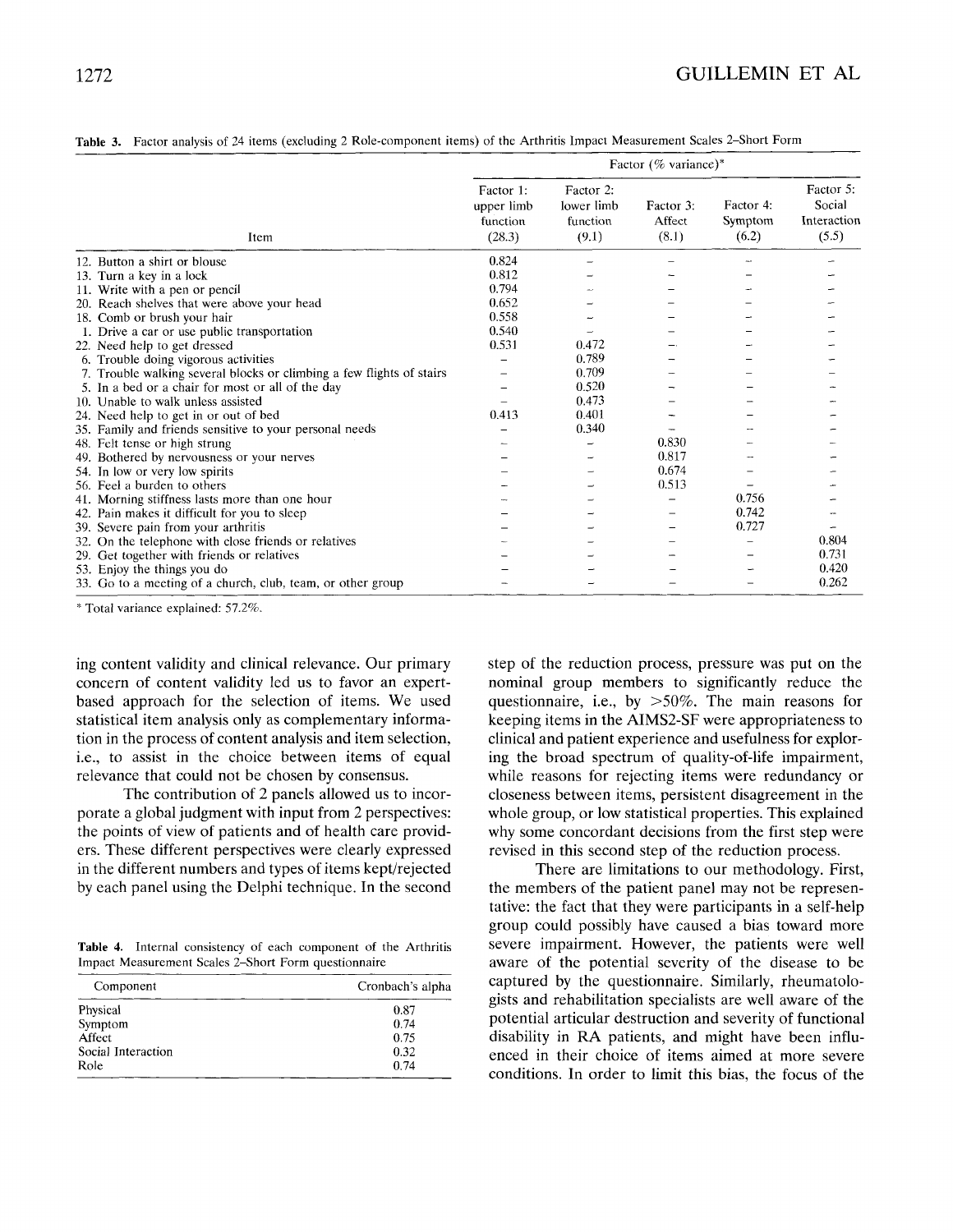|                    |                                  | AIMS2-SF              |                        | AIMS2                            |                       |                        |  |
|--------------------|----------------------------------|-----------------------|------------------------|----------------------------------|-----------------------|------------------------|--|
|                    | Duration of<br>morning stiffness | Tender<br>joint count | Swollen<br>joint count | Duration of<br>morning stiffness | Tender<br>joint count | Swollen<br>joint count |  |
| Physical           | $0.35\dagger$                    | $0.39+$               | $0.24\dagger$          | $0.36\dagger$                    | $0.36\dagger$         | 0.16                   |  |
| Symptom            | $0.59+$                          | 0.43 <sub>7</sub>     | 0.28+                  | $0.60+$                          | $0.39+$               | 0.14                   |  |
| Affect             | $0.33\dagger$                    | $0.42\dagger$         | $0.29+$                | 0.29 <sub>†</sub>                | $0.28 +$              | $0.23 +$               |  |
| Social Interaction | 0.06                             | 0.16                  | 0.15                   | 0.004                            | 0.02                  | 0.07                   |  |
| Role               | 0.23                             | $0.32\dagger$         | 0.09                   | 0.16                             | 0.18                  | 0.03                   |  |

**Table 5.** Convergent validity of each AIMS2-SF and AIMS2 component with clinical variables\*

\* Correlation coefficients, by a multitrait method. AIMS2-SF = Arthritis Impact Measurement Scales 2-Short Form.  $t P < 0.05$ .

panels was directed toward considering the full spectrum of the disease explored.

Second, our use of data gathered with the longform questionnaire to test for the properties of the short form may present a methodologic problem. One may assume that the long form used to collect data acts as a framing effect. Thus, data collected with the short form itself, i.e., within another frame, could slightly differ. One can expect that our results could overestimate the similarity between the long and short forms. Further independent testing of the administration of the short form is in progress.

Our strategy was to maintain the content validity within the 5-component structure identified in the original AIMS2. This provided a useful framework to balance the number of items selected in each component and concept explored (but not in the 12-dimension structure). Although no dimension was to be kept purposely in the process, most of the original dimensions were represented in the AIMS2-SF by 1-3 items; only 1 dimension (household tasks) was no longer represented. We maintained the same scoring method as the original one for each component, i.e., original Likert scale answers, item recoding, items averaging within each components, and normalizing scale scores from 0 to 10.

In the selection process, we assigned a hierarchi-

**Table 6.** Reproducibility of the Arthritis Impact Measurement Scales 2-Short Form (AIMS2-SF) and the AIMS2, by test-retest at a 10-day interval\*

|                    |    | AIMS2-SF |               | AIMS2 |      |               |
|--------------------|----|----------|---------------|-------|------|---------------|
| Component          | n  | ЮC       | 95% CI        | n     | ІСС  | 95% CI        |
| Physical           | 94 | 0.81     | $0.73 - 0.86$ | 93    | 0.73 | $0.64 - 0.79$ |
| Symptom            | 94 | 0.79     | $0.72 - 0.84$ | 94    | 0.79 | $0.66 - 0.88$ |
| Affect             | 93 | 0.80     | $0.74 - 0.85$ | 92    | 0.80 | $0.73 - 0.85$ |
| Social Interaction | 94 | 0.76     | $0.68 - 0.82$ | 94    | 0.75 | $0.67 - 0.81$ |
| Role               | 53 | 0.80     | $0.69 - 0.87$ | 47    | 0.90 | $0.82 - 0.94$ |

\* ICC = intraclass correlation coefficient;  $95\%$  CI =  $95\%$  confidence interval.

cal priority to content over reproducibility and sensitivity to change of items. This was in accordance with the rationale to not consider the original as a gold standard. Thus, it replicates the natural process of development of a new instrument with a predetermined framework, represented by the targeted content of the original instrument.

Previously, there have been 2 reports of studies attempting to reduce the original AIMS questionnaire (45 items in 9 dimensions) (18,19). Both used an approach based on statistical item analysis methodology. These studies yielded selection of items that were remarkably similar to one another. In both studies, the main focus was on preserving internal consistency, maximizing short-long scale and item-total correlations, and preserving the number of scales. The preservation of the domain content was not explicitly stated as a priority. Long and short forms had 16 items in common among 18 and 22, respectively, in the 2 studies, and similar relationships. Our expert-based approach resulted in a short form with 9 and 10 items, respectively, in common with these short forms in the previous 2 studies (1 [or 21 from each of 9 dimensions of the first version of the AIMS). Among the 17 (or 16) remaining items, 6 originated from the expanded AIMS2, emphasizing the important contribution in the revision of the AIMS.

**Table 7.** Sensitivity to change of the Arthritis Impact Measurement Scales 2-Short Form (AIMS2-SF) and the AIMS2 after 3 months of methotrexate treatment

|                    |     |                  | AIMS2-SF         |         | AIMS2      |                     |        |  |
|--------------------|-----|------------------|------------------|---------|------------|---------------------|--------|--|
| Component          | n   | SRM <sup>*</sup> | Paired<br>t-test | P       | <b>SRM</b> | Paired<br>$t$ -test | Р      |  |
| Physical           | 101 | 0.61             | 5.64             | 0.00001 | 0.61       | 6.06                | 0.0001 |  |
| Symptom            | 101 | 0.80             | 8.04             | 0.00001 | 0.77       | 7.72                | 0.0001 |  |
| Affect             | 101 | 0.41             | 4.15             | 0.0001  | 0.47       | 4.71                | 0.0001 |  |
| Social Interaction | 101 | 0.08             | 0.78             | 0.44    | 0.12       | 1.19                | 0.25   |  |
| Role               |     | 0.36             | 2.76             | 0.008   | 0.32       | 2.37                | 0.02   |  |

\* SRM = standardized response mean.